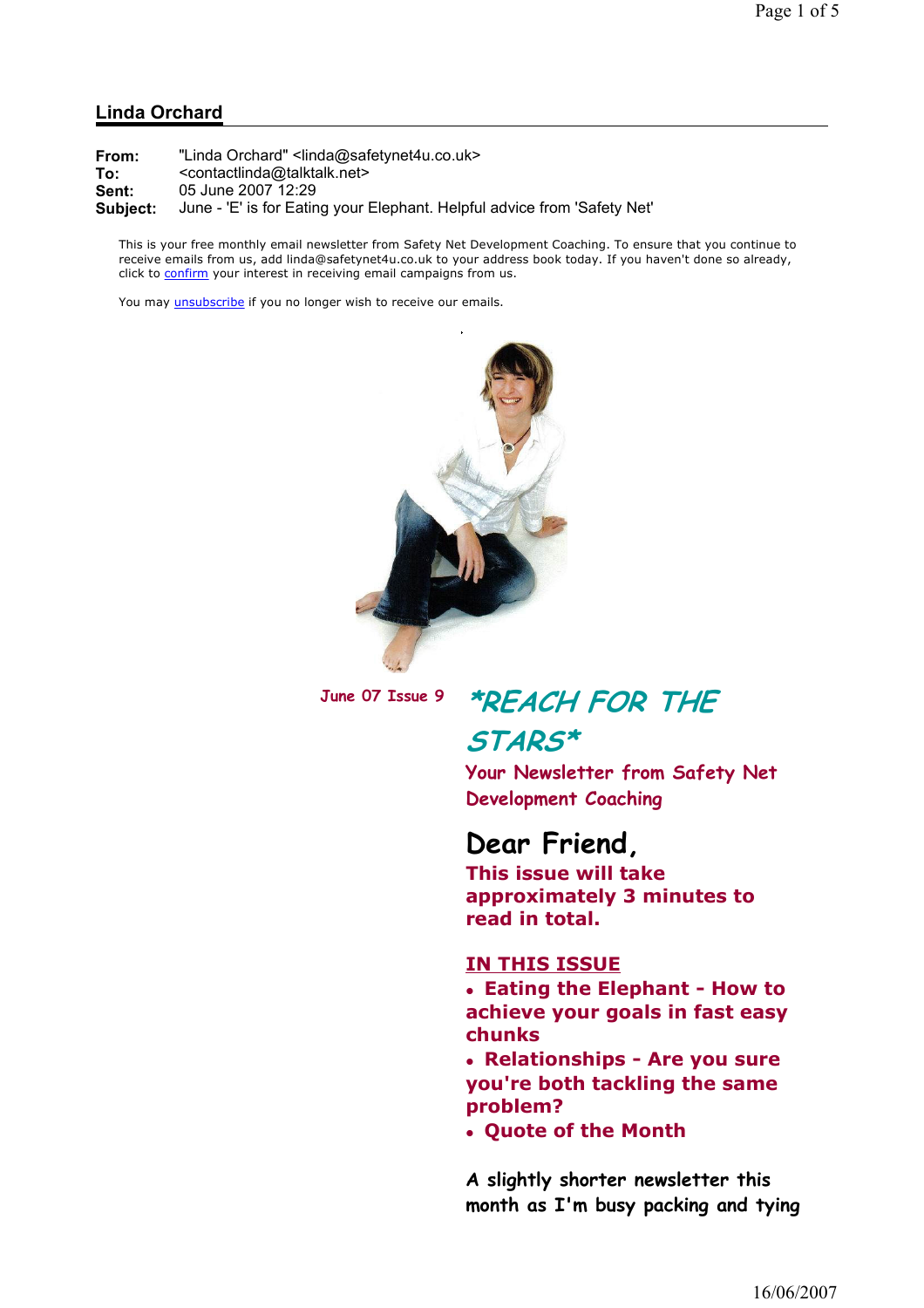up loose ends before two weeks off. If the technical automated timing system works as it should, I will be on a beach in Gran Canaria when you open this. However, I shall be following my own advice and eating the elephant before I go. Read on to see how it'll help you too.

'Life Challenges' this month offers a useful perspective on what happens when you don't understand where the other person is coming from. It works at home AND in the office. Try it and see.

# 'E' is for EATING THE ELEPHAN

Breaking your tasks down into chunks which are both motivating and manageable



How do you cope when there is too much to do and you don't know where to start? When you are so busy worrying about what you haven't managed yet, that the feeling of overwhelm halts any sense of motivation you have left?

Imagine this. Your to-do list or the overhelming task ahead of you is an elephant which you must eat. Having acknowledged that you must

do it one way or another, you'd never try to tackle it all at once.

You'd break it up into bite size pieces, each one big enough to spur you on but not too large to be intimidating. Small enough to be manageable and big enough to help you to feel you're making headway.

Ideally, to take even more pressure off yourself, you'd also put the rest away in the fridge so you don't have to look at it whilst on your current mouthful, and only take out the next piece when you're good and ready to tackle it.

Not the most attractive vision I've ever presented you with, I know, - but so very useful to remember.

## RELATIONSHIPS - WHERE IS THE OTHER

... and remember, if you truly get bogged down, take Winston Churchill's advice - "If you're going through hell - keep going!"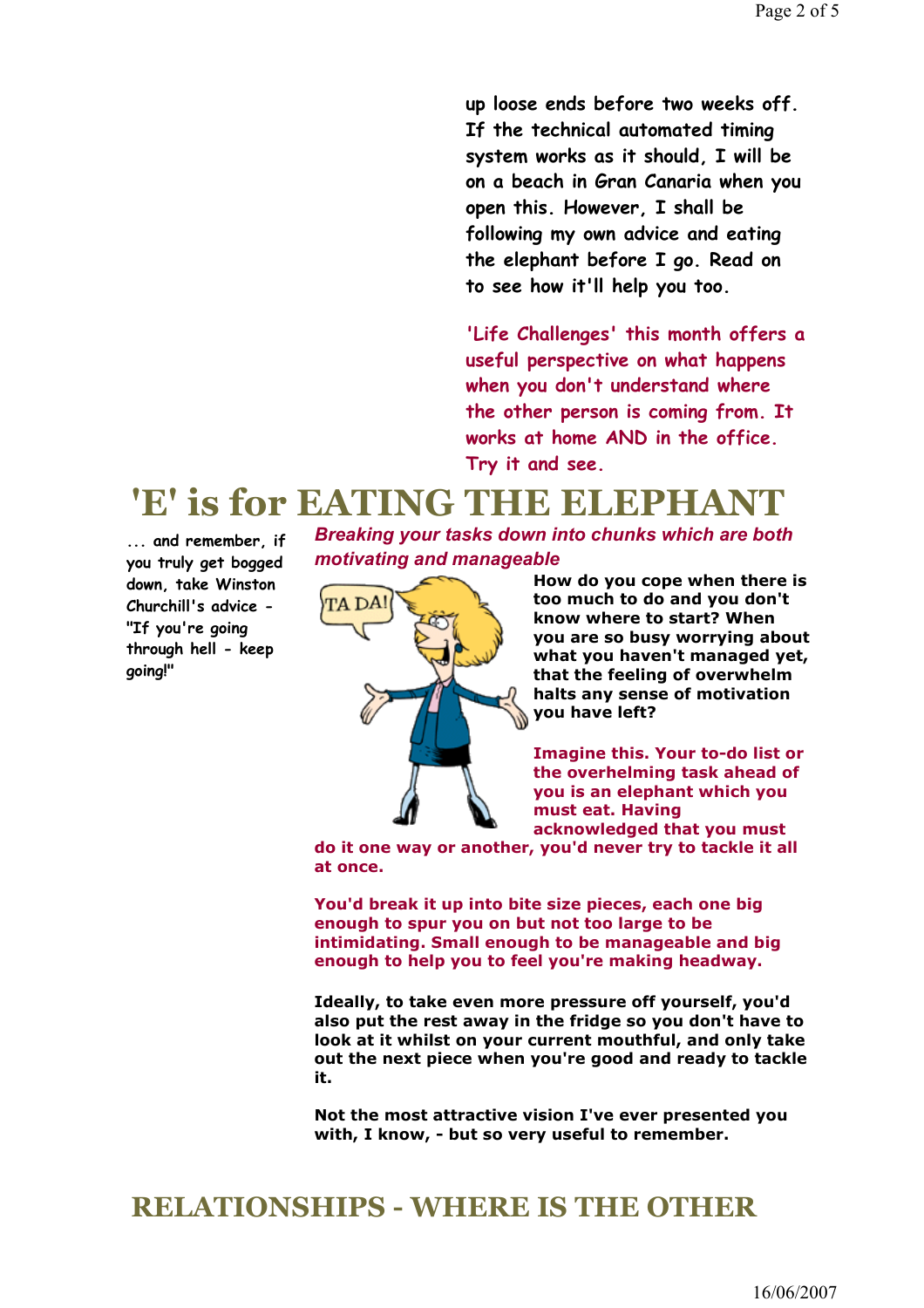#### PERSON COMING FROM?

This month's quick boost checks out why they just can't see your point of view (& vice versa!)

So what about a different perspective? When a person in Northern Europe and a person in Africa look at the moon, they are gazing at the same entity, however, they are not seeing exactly the same thing. The angle of their view is very different. Same object, different perspective.

If you've ever argued or felt frustrated that a colleague, friend or partner just cannot see what you are saying and are seemingly refusing to understand where you are coming from, (even though, of course, it's so obvious that you are right,) it can be helpful to remembering the following.

The fact is, they think they are right too. And from where they are standing, they truly are. Even though you are tackling what you both think is exactly the same issue, you are seeing it from very individual points of view.

We all have our own maps of the world, accurate in our own eyes and shaped over the years from our own experiences, values and beliefs. Neither of you are wholly right or wrong. The trick in communication is to try and view the situation from the others point of view. Only when you have this understanding of what their perspective is and why they have it, can you find a way forward.

You don't have to agree, but clarity and results will be reached much faster with a little bit of insight into their world. Plus of course, you will have the advantage of seeing the whole picture.

## "QUOTE OF THE MONTH"





Keep at it, keep achieving and do it little by little. As long as you keep your vision of your full jug in mind and know that you will fill it in time, it doesn't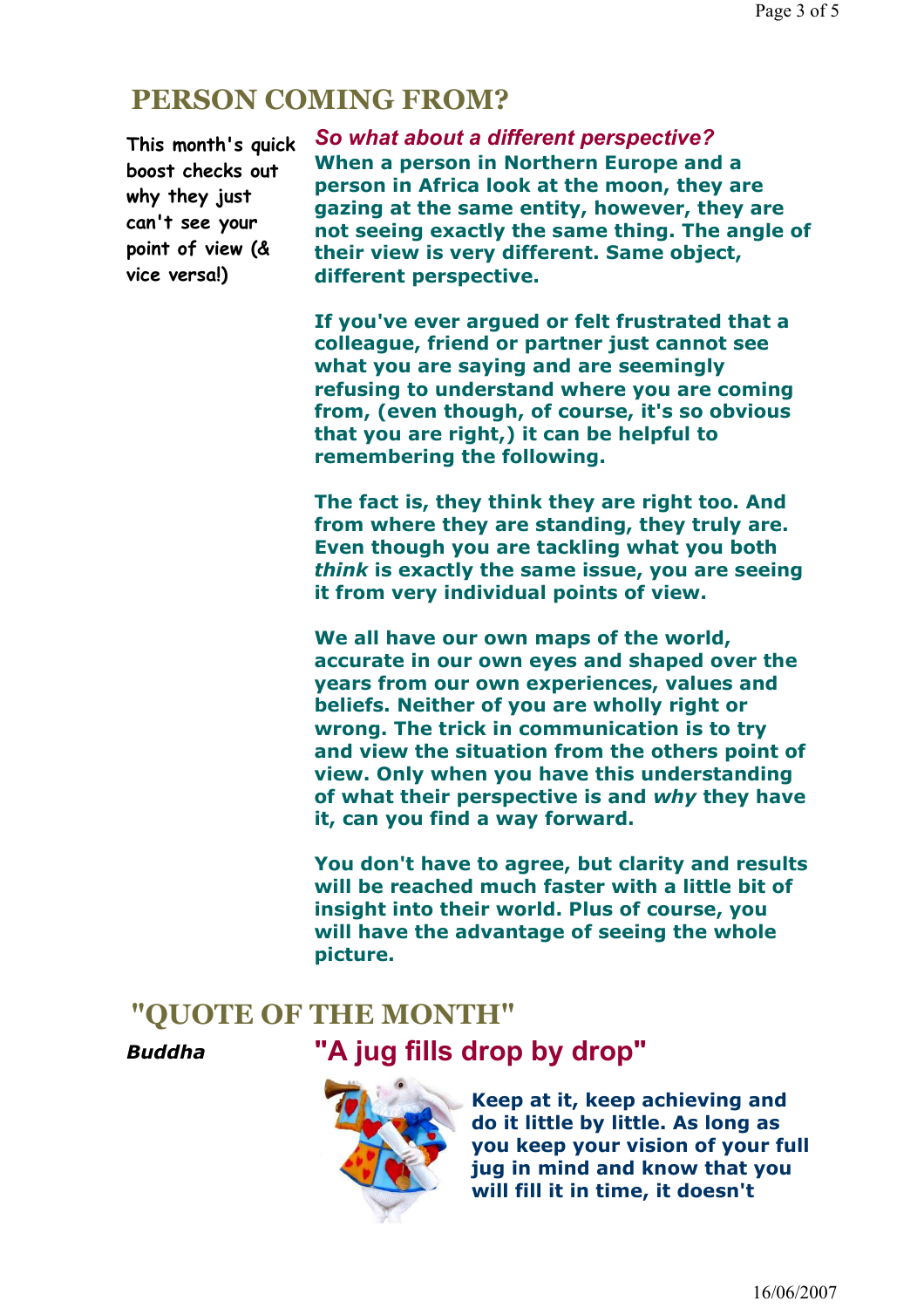matter how big each drop is, as each one builds on the last when you don't give up.

Your jug will be full when your elephant is eaten. Perhaps a slow process, but worth it in the end.

# See you in July

Remember to forward this newsletter to any friends or colleagues who could benefit. Just hit the link at the bottom.Or they can add their email address in the 'join our mailing list' box and hit JOIN

Next month 'F' is for Fear and we'll be looking at designing your perfect career



## Best wishes and

have a great June.

Linda

Contact Information - go on, get in touch! email: linda@safetynet4u.co.uk phone: 01327 352755 / 08456 444 634 web: http://www.coachingistheanswer.com Join our mailing list! Join

You can work with me one to one. If you don't think you've benefited after your first session, you'll get a refund.

Take smarter action, get better results!

Phone 0845 6 444 634 (local rate) or email linda@safetynet4u.co.uk